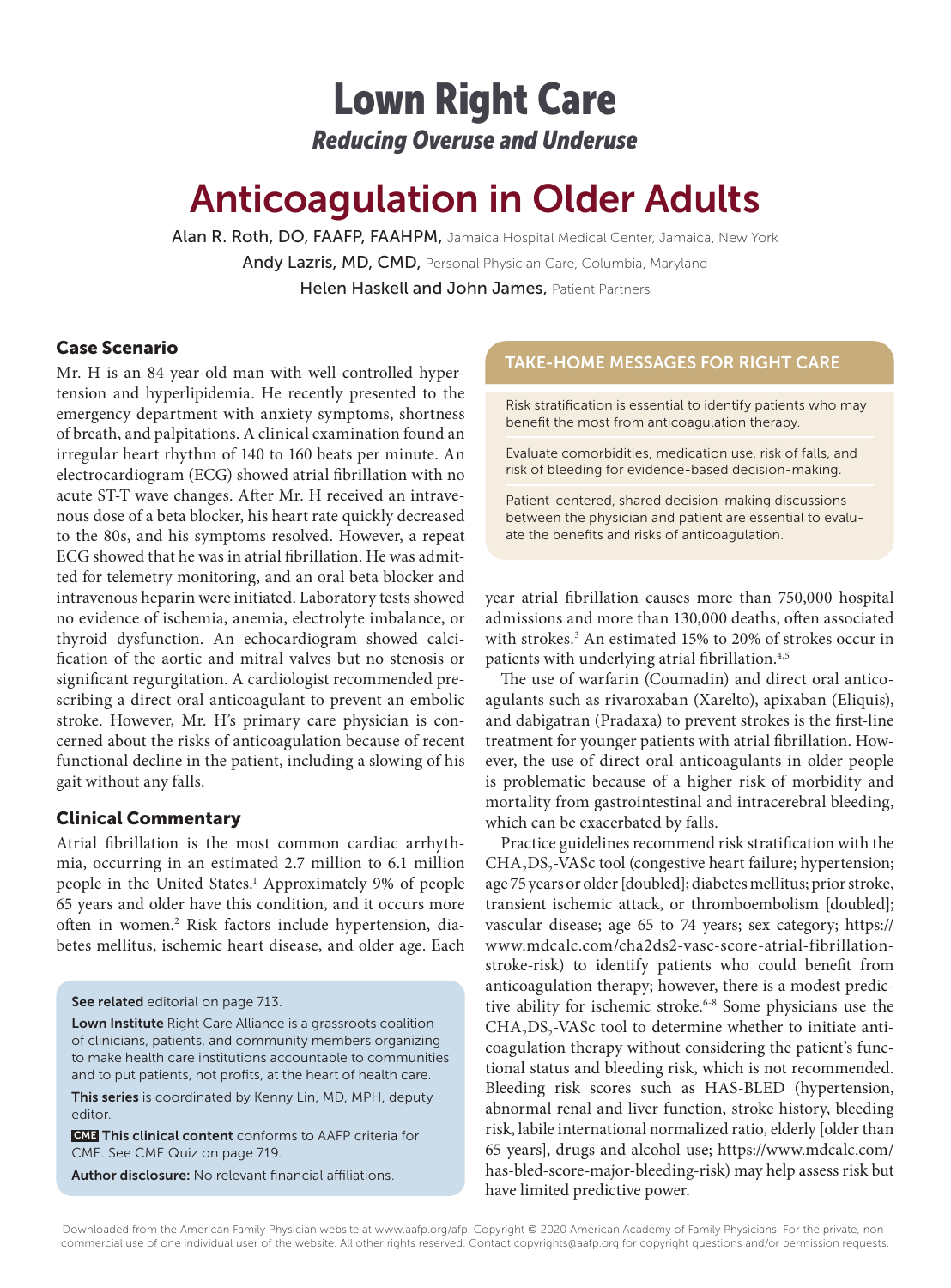### **COST OF COMMON ANTICOAGULANTS**

A 2007 Cochrane review evaluated high-quality placebo-controlled studies comparing the benefits and risks of anticoagulation in atrial fibrillation. Participants were younger (average age 69 years) and had less comorbidity than the general population. After two years, patients taking warfarin experienced 17 out of 1,000 fewer strokes (number needed to treat  $[NNT] = 59$  and five out of 1,000 fewer disabling or fatal strokes (NNT = 200). This distinction is essential because most studies assess only the reduction of all strokes, some of which are mild or quickly resolve. Compared with those who received placebo, participants who were treated with warfarin experienced 40 out of 1,000 more severe bleeds (number needed to harm  $[NNH] = 25$ , six of which were fatal, and six out of 1,000 more developed hemorrhagic strokes (NNH = 83 for fatal bleeds and hemorrhagic strokes combined). There was no difference in all-cause mortality.9

Few older people are included in randomized controlled trials of anticoagulation; therefore, there are limited data about risks in this population.<sup>10,11</sup> A 2018 cohort study examined the

risks and benefits of anticoagulation in people 90 years and older. Fifteen out of 1,000 averted strokes with anticoagulation therapy ( $NNT = 67$ ), and the rate of averting a stroke was similar between warfarin and direct oral anticoagulants. In the direct oral anticoagulant arm, four out of 1,000 had a hemorrhagic stroke vs. 16 out of 1,000 in the warfarin arm. In each group using anticoagulation therapy, approximately 60 out of 1,000 participants had major bleeds.<sup>12</sup>

It is unclear how often older people with comorbidities that would increase the risk of bleeding (e.g., prior bleeding events, prior reactions to anticoagulation, falls, use of antiplatelet agents) are included in anticoagulation trials. Results of studies evaluating the effect of these factors are inconsistent; therefore, clinicians must use their judgment about benefits and risks in this population.13 One study of patients who fall often found that patients taking anticoagulants had a similar rate of bleeding as patients not taking anticoagulants; however, patients who did bleed had a higher rate of death if they were taking anticoagulants (146 out of 1,000 excess deaths; NNH =  $7$ ).<sup>14</sup> It is important to know how well an older patient can tolerate warfarin and whether they can take medication consistently because these factors will affect possible harms.

| Drug                     | <b>Dosage</b>                                                                                                                                                                                                                                               | Cost*                                 |
|--------------------------|-------------------------------------------------------------------------------------------------------------------------------------------------------------------------------------------------------------------------------------------------------------|---------------------------------------|
| Warfarin<br>(Coumadin)   | Dose is individualized based on inter-<br>national normalized ratio                                                                                                                                                                                         | \$13 (\$75) for 30 5-mg<br>tablets    |
| Apixaban<br>(Eliquis)    | Start with 10 mg twice per day for<br>one week, then 5 mg twice per day                                                                                                                                                                                     | $-$ (\$250) for 30 5-mg<br>tablets    |
| Betrixaban<br>(Bevyxxa)  | Single dose of 160 mg followed by<br>80 mg once per day                                                                                                                                                                                                     | $-$ (\$500) for 30 80-mg<br>capsules  |
| Dabigatran<br>(Pradaxa)  | 150 mg twice per day (CrCl > 30 mL<br>per minute per 1.73 m <sup>2</sup> [0.50 mL per<br>second per m <sup>2</sup> ])<br>75 mg twice per day (CrCl = 15 to<br>30 mL per minute per 1.73 m <sup>2</sup> [0.25 to<br>0.50 mL per second per m <sup>2</sup> ]) | $-$ (\$225) for 30 150-mg<br>capsules |
| Edoxaban<br>(Savaysa)    | 60 mg per day (CrCl > 95 mL per<br>minute per $1.73$ m <sup>2</sup> [1.59 mL per sec-<br>ond per m <sup>2</sup> ])<br>30 mg per day (CrCl = $15$ to 50 mL<br>per minute per 1.73 m <sup>2</sup> [0.25 to 0.83<br>mL per second per m <sup>2</sup> ])        | $-$ (\$400) for 30 60-mg<br>tablets   |
| Rivaroxaban<br>(Xarelto) | 20 mg per day (CrCl > 50 mL per<br>minute per $1.73$ m <sup>2</sup> )<br>15 mg per day (CrCl < 50 mL per<br>minute per $1.73$ m <sup>2</sup> )                                                                                                              | $-$ (\$475) for 30 20-mg<br>tablets   |
|                          |                                                                                                                                                                                                                                                             |                                       |

CrCl = creatinine clearance.

\*—Estimated lowest GoodRx price of one month's treatment. Actual cost will vary with insurance and by region. Generic price listed first; brand name in parentheses. Information obtained at https://www.goodrx.com (accessed March 17, 2020; zip code 66211).

> Studies have shown that direct oral anticoagulants are at least as effective as warfarin.<sup>11</sup> Comparative risks of bleeding complications are mixed, with some studies showing decreased rates of intracerebral hemorrhage and others showing a slightly increased risk of gastrointestinal bleeding in patients taking direct oral anticoagulants.<sup>15-21</sup> When necessary, vitamin K can be used to reverse the effects of warfarin. Two medications are U.S. Food and Drug Administration–approved for reversing the effects of direct oral anticoagulants in patients who experience life-threatening bleeding or require emergency surgery. Andexanet alfa (Andexxa) should be used for patients taking apixaban, rivaroxaban, or edoxaban (Savaysa). Idarucizumab (Praxbind) should be used for patients taking dabigatran.<sup>22</sup>

### Patient Perspective

Members of the public are often concerned about the risk of bleeding from anticoagulants by observing the experiences of those around them. Shared decision-making after discussing the pros and cons of different options is essential in a situation in which the answers are not always clear. Patients should be made aware of data that compare the benefits